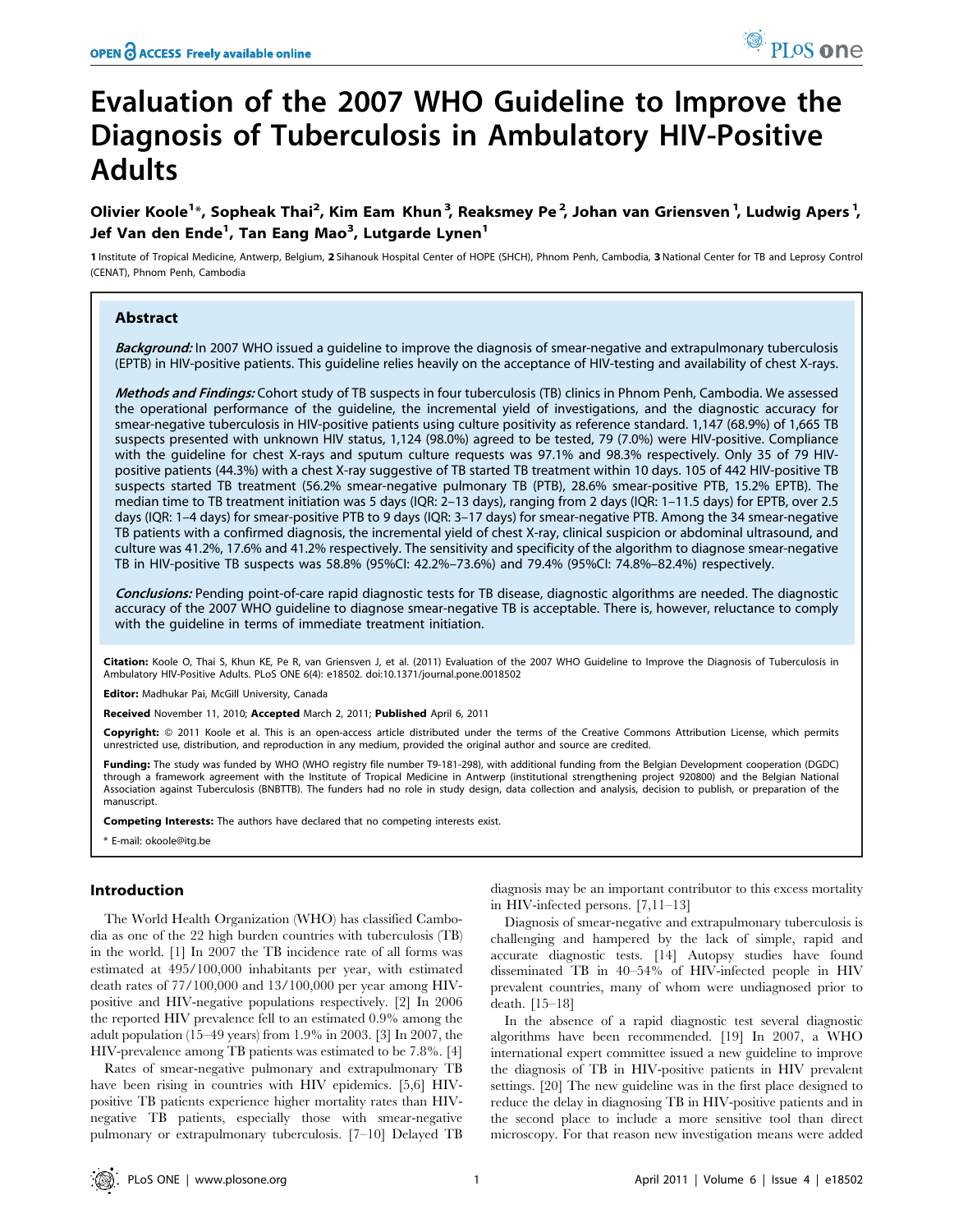(culture), and existing tools were allowed to be carried out earlier in the diagnostic pathway (X-ray), and this after all suspects were categorized into two groups: HIV-positive and HIV-negative patients. It was recognized by the expert team that this strategy would increase the sensitivity and compromise the specificity, but this was considered the necessary price to reduce mortality in the HIV-positive TB patients. This new guideline is based on expert opinion and relies heavily on the acceptance of an HIV-test and the availability of chest X-rays. In this cohort study we assessed the operational performance (acceptability, feasibility and compliance) of the WHO 2007 guideline in ambulatory TB suspects in four Cambodian TB clinics with a variable proportion of HIV-positive patients and we evaluated its performance to diagnose smearnegative TB in HIV-positive patients.

## Methods

## **Settings**

The study was conducted in four sites in Phnom Penh, Cambodia: the TB clinic of the National Center for Tuberculosis and Leprosy Control (CENAT) and the Pochentong District Hospital; the TB clinic of the Sihanouk Hospital Centre of Hope (SHCH), a NGO referral hospital, and the TB clinic of Chey Chumneas (CCN) Provincial Hospital. The latter two health structures have a higher proportion of HIV-positive patients as they are known as HIV treatment centers providing antiretroviral treatment.

#### Inclusion and exclusion criteria

Adult patients  $(\geq 18$  years old) were enrolled between July 2008 and July 2009. Based on the clinical characteristics suggestive of TB as described in the WHO diagnostic algorithm [20], TB suspects were classified in two groups: 1) cough for more than 2 weeks referred to as the "cough $\geq$ 2 weeks" group, or 2) absence of cough more than 2 weeks but any of the following symptoms: weight loss with night sweats or feeling feverish with  $T>37.5^{\circ}$ , breathlessness due to pleural effusion or pericarditis, enlarged  $(22 \text{ cm})$  glands in neck or armpit, chronic headache or altered mental state, or an abnormal chest radiograph, hereafter referred to as "no cough or cough  $\leq$  weeks" (Figure 1).

Patients with danger signs (defined by the WHO guideline as respiratory rate  $>30/m$ inute, fever  $>39^{\circ}$ C, pulse rate  $>120/$ minute and unable to walk unaided) should follow a different algorithm and were not the scope of this study, and thus excluded.

# Flow of patients

All TB suspects with unknown HIV status were counselled and tested for HIV on the first day together with collection of a sputum sample for direct microscopic examination. Because of the low HIV prevalence in Cambodia, patients with a documented negative HIV test result less than a year old were considered HIV-negative (to avoid repeated HIV testing). For HIV-negative patients the national TB guideline based on the WHO 2003 guideline [21] was followed, for HIV-positive patients or patients with strong clinical suspicion of HIV the WHO 2007 guideline (Figure 2). [20] In the latter group a patient with one smear examination positive for acid-fast bacilli (AFB) was defined as smear-positive pulmonary tuberculosis. If the sputum was found to be smear-negative (at least 2 smears negative), a chest radiograph was requested. When it was suggestive of tuberculosis or when the clinical assessment was suggestive of TB (lymphadenitis or abnormal abdominal ultrasound) the patient had to be treated as smear-negative pulmonary or extrapulmonary tuberculosis without an antibiotic trial.

Abdominal ultrasound was performed in one setting (SHCH), though not systematically.

All TB patients were followed up until they finished TB treatment, unless they were transferred out, lost to follow-up (LTFU) or died.

## Laboratory methods

HIV testing was done on the day of presentation following the national HIV testing protocol. Sputum examinations were done on the day of presentation (on the spot) and on the next morning sample (morning and on the spot). SHCH and CENAT used auramine stain (positive smears confirmed by Ziehl-Neelsen), while



\* Based on the WHO 2007 guideline (20)

Figure 1. Inclusion criteria and screening questions for TB suspects\*. doi:10.1371/journal.pone.0018502.g001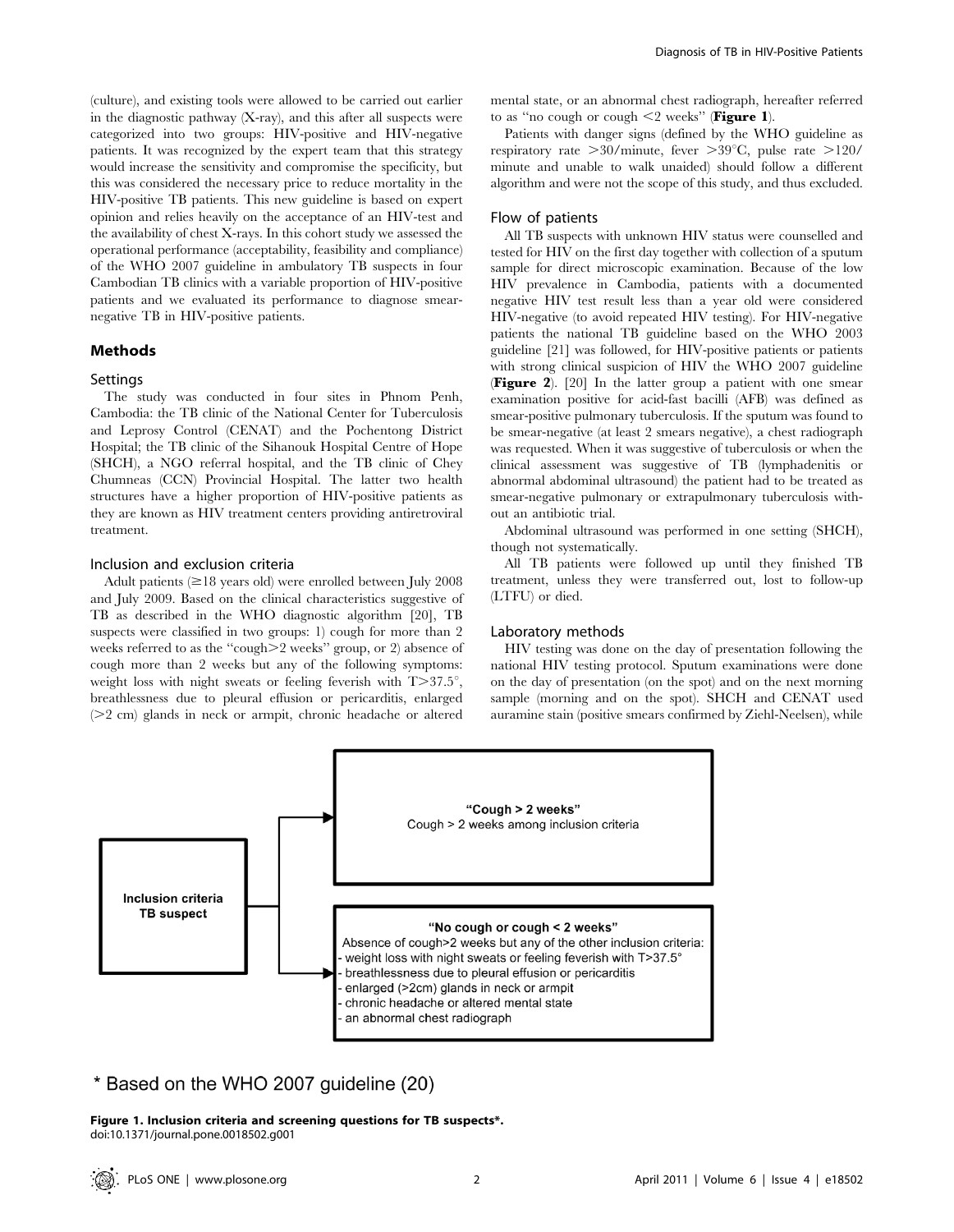

Figure 2. WHO algorithm for the diagnosis of tuberculosis in ambulatory HIV-positive patients. doi:10.1371/journal.pone.0018502.g002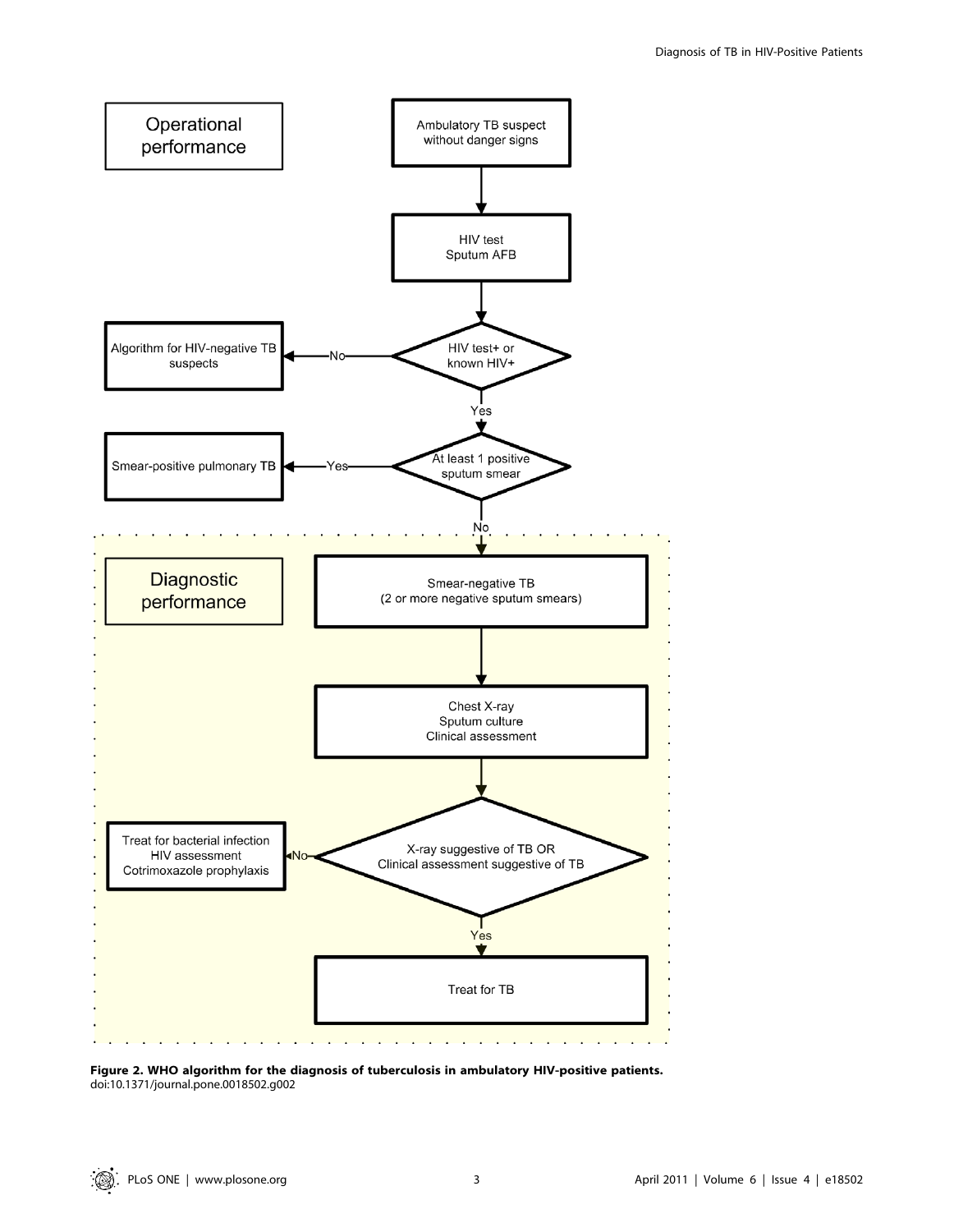the other centres used Ziehl-Neelsen (ZN). Mycobacterial culture of sputum was done for all HIV-positive TB suspects. The second sputum (morning) was stained with ZN at the site and subsequently sent for TB culture at CENAT. Solid media cultures (Ogawa) were used. In SHCH the third on spot specimen of HIVpositive TB suspects was also cultured using Löwenstein-Jensen medium.

## Imaging studies

For each chest X-ray a standardized form was filled out by the treating physician. The findings were summarized as normal, abnormal suggestive of TB, abnormal not suggestive of TB, and unknown or not available. All chest X-rays were later reviewed by 2 expert radiologists who were blinded to the patient' clinical condition. The inter-observer agreement was assessed by estimating pairwise kappa statistics. The values of kappa were classified according to the method described by Landis [22] for the distinction between normal and abnormal in all X-rays, and the distinction between TB and non-TB in X-rays defined as abnormal by both readers.

# Data management and analysis

The doctors and nurses of the study sites were trained in the use of the guideline and specific data-collection tools. Data were entered centrally in a research database (Microsoft Access 2003).

Compliance with the diagnostic algorithm and with the treatment recommendation was used to assess the operational performance of the guideline. Compliance with the treatment part of the WHO guideline was pre-specified in the protocol as ''having started TB treatment within 10 days of presentation'' (taking into account delays in results and appointments) in patients with two negative sputum smears and a chest radiograph suggestive of TB or clinical signs suggestive of TB.

The incremental yield of the different investigations was defined as the proportion of patients additionally diagnosed by X-ray if smear-negative, by clinical suspicion or abdominal ultrasound in smear-negatives without an X-ray suggestive of TB, and ultimately by culture if all of the above were negative. We assessed the incremental yield among HIV-positive patients treated for TB (decision by a clinician to treat with a full course of anti-TB chemotherapy with or without confirmation), and among confirmed smear-negative TB patients (using culture positivity at CENAT or SHCH for Mycobacterium tuberculosis as reference standard).

Time to TB treatment initiation was calculated for all patients treated for TB as the time between first presentation and start of TB treatment at the clinic. The outcomes of all TB patients were classified following standard WHO definitions [23] and retrieved using the national TB registers at CENAT.

The diagnostic performance of the WHO 2007 guideline to diagnose smear-negative TB was assessed by excluding smear positive PTB cases from the analysis. We calculated the sensitivity and specificity, and positive and negative predictive value of the WHO 2007 diagnostic algorithm using culture positivity at CENAT or SHCH for Mycobacterium tuberculosis as reference standard. Patients without X-ray results or culture results were excluded from this analysis. Confidence intervals around sensitivity and specificity were calculated using the Wilson's method. Appropriateness of pooling the observed sensitivities and specificities over different sites was tested using logistic regression models.

All statistical analyses were performed using Stata software, version 11.1. (Stata Corporation, College Station, TX, USA).

### Ethics statement

The study protocol, data collection forms and informed consent procedure were approved by the Research Ethics Review Committee of WHO, by the Institutional Review Board of the Institute of Tropical Medicine in Antwerp, by the Ethics Committee University Hospital Antwerp, and by the National Ethics Committee in Cambodia. Only patients who gave written informed consent were enrolled in the study.

### Role of the funding source

The study was funded by WHO (WHO registry file number T9- 181-298), with additional funding from the Belgian Development cooperation (DGDC) through a framework agreement with the Institute of Tropical Medicine in Antwerp (institutional strengthening project 920800) and the Belgian National Association against Tuberculosis (BNBTTB).

The funders had no role in study design, data collection and analysis, decision to publish, or preparation of the manuscript.

## Results

A total of 1,677 TB suspects were enrolled. Of these patients, 12 were excluded from further analysis: 10 patients were below 18 years at presentation, and 2 patients had already started TB treatment at presentation.

### Patient characteristics

1,665 patients were included at the four sites (Table 1). The median age of patients enrolled was 37 years (range, 18–86), and 844 (50.7%) were male. The majority of TB suspects presented with "cough more than two weeks" (86.5%), ranging from 72.4% at Chey Chumneas (CCN) Provincial Hospital to 99.6% at Pochentong District Hospital. TB suspects with ''no cough or cough  $\leq$  weeks" mainly presented at SHCH and CCN Provincial Hospital. The main entry points for TB suspects with "no cough or cough  $\leq$  weeks" were weight loss (80.9%) and/or chronic headache/altered mental state (48.4%). 442 (26.5%) TB suspects were HIV positive. The HIV prevalence varied greatly between the sites ranging from 2.1% at CENAT to 46.9% at CCN and 55.4% at SHCH.

Among the 442 HIV-positive TB suspects 312 (70.6%) presented as suspects with "cough  $> 2$  weeks" and 130 (29.4%) with "no cough or cough  $\lt$  2 weeks".

# Operational performance of the WHO algorithm

Diagnostic pathway (Figure 3). 518 TB suspects (31.1%) presented with known HIV status: 363 patients with a documented HIV positive test and 155 patients with a documented negative test of less than a year old. HIV testing was performed in 1124 TB suspects (98.0%) with unknown HIV status, in 6 patients a test was not asked and 17 patients refused to be tested. 79 (7.0%) of the TB suspects with unknown HIV status were HIV-positive. Sputum microscopy was performed in all but 34 TB suspects (98.0%). A chest X-ray was requested for 400 out of the 412 HIV-positive smear-negative TB suspects (97.1%). Samples for sputum culture were requested for 405 HIV-positive smear-negative TB suspects. 13 culture results were unavailable.

Treatment recommendation (Figure 3). The chest X-ray result was considered by the treating physician suggestive of TB in 79 smear-negative TB suspects (62 suspects with "cough  $> 2$ weeks" and 17 with "no cough or cough  $\leq$  weeks"). Only 35 (44.3%) were started on TB treatment within 10 days, 15 (19.0%) were started on TB treatment after 10 days, and 29 (36.7%) were not started on TB treatment. The sputum culture was positive in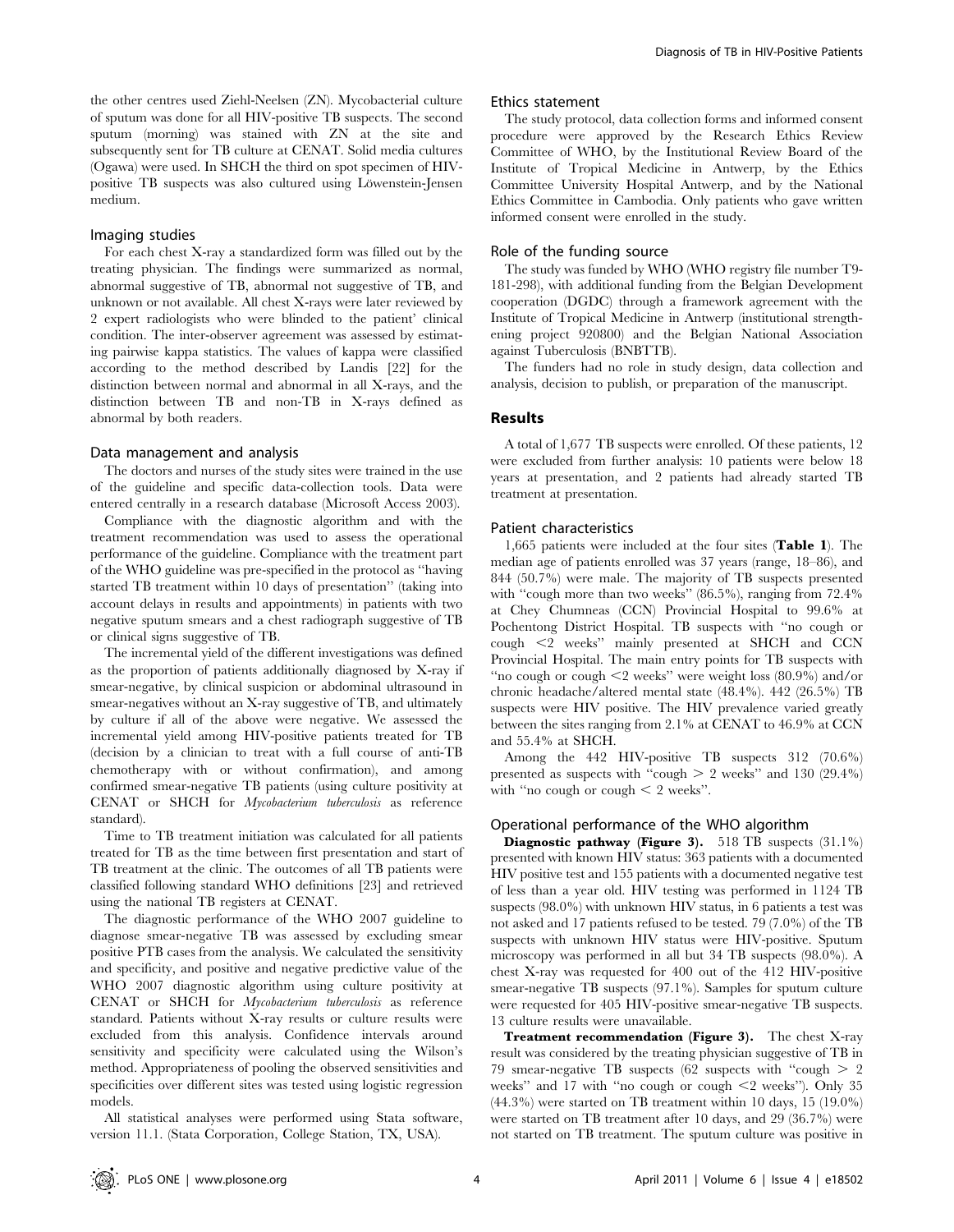Table 1. Characteristics and entry points of analyzed TB suspects.

|                                                      | TB suspects  | <b>Entry-point</b> |                                   | HIV+ TB suspects |
|------------------------------------------------------|--------------|--------------------|-----------------------------------|------------------|
|                                                      |              | Cough $> 2$ weeks  | No cough or cough $<$ 2<br>weeks* |                  |
| Total: $n$ $(\%)$                                    | 1665 (100.0) | 1440 (86.5)        | 225 (13.5)                        | 442 (26.5)       |
| Age: years, median (range)                           | $37(18-86)$  | $38(18-86)$        | $36(18-73)$                       | $35(18-69)$      |
| Male sex: n (%)                                      | 844 (50.7)   | 760 (52.8)         | 84 (37.3)                         | 190 (43.0)       |
| Location: n (%)                                      |              |                    |                                   |                  |
| Sihanouk Hospital Centre of Hope                     | 478 (28.7)   | 361 (75.5)         | 117 (24.5)                        | 265 (55.4)       |
| National Center for Tuberculosis and Leprosy Control | 615 (36.9)   | 598 (97.2)         | 17(2.8)                           | 13(2.1)          |
| Chey Chumneas Provincial Hospital                    | 326 (19.6)   | 236 (72.4)         | 90 (27.6)                         | 153 (46.9)       |
| Pochentong District Hospital                         | 246 (14.8)   | 245 (99.6)         | 1(0.4)                            | 11(4.5)          |

\*Patients with no cough or cough ,2 weeks had other inclusion criteria. doi:10.1371/journal.pone.0018502.t001

34 of the 392 smear-negative TB suspects for which results were available. 17 patients (50%) were already on treatment when the result came, 7 (20.6%) were started on treatment thanks to the culture result and 10 (29.4%) were not started on treatment despite the culture results, because the patients had died or were lost to follow-up by the time the result was available.

Incremental yield (Table 2). Among the 105 patients who started TB treatment 30 were detected because of a positive smear, an additional 53 were treated because of a suggestive chest X-ray, 18 (17.1%) more because of clinical presentation or abdominal ultrasound suggestive of TB and only 4 (3.8%) because of positive culture. Among the 34 confirmed smear-negative TB patients, about forty percent (14/34) were diagnosed by chest X-ray, about 20% more by abdominal ultrasound or clinical suspicion and finally also forty percent by culture only (14/34).

The median time to detection among these 14 additional TB patients was 66.5 days (IQR: 56–70 days). As a result of the long detection time, only 4 of those 14 patients started TB treatment after a median time of 110 days (range: 73–147 days), 2 patients had died and 8 were LTFU.

# Diagnostic accuracy of the WHO 2007 algorithm for smear-negative TB

Considering only the smear-negative cohort of TB suspects  $(n = 374)$ , the diagnostic algorithm had a sensitivity of 58.8% (95%CI: 42.2%–73.6%) and a specificity of 79.4% (95%CI: 74.8%–82.4%) using culture positivity as reference standard. (Table 3, Figure 4) There was no statistically significant heterogeneity of the observed sensitivities and specificities of the diagnostic algorithm between the different sites.

If patients with an abnormal X-ray (irrespective whether suggestive of TB or otherwise) would have been started on TB treatment, the sensitivity would have increased to 64.7% (95%CI: 47.9%–78.5%) while the specificity would have decreased to 72.9% (95%CI: 68.0%–77.4) (data not shown).

## Inter-observer agreement for chest X-rays

For the assessment of agreement between the readers, 349 chest X-ray reports were available. The inter-observer agreement was good for distinction between normal and abnormal X-rays (k ranging from 0.62 to 0.72), but only fair for distinction between TB and non-TB ( $\kappa$  ranging from 0.28 to 0.42) (data not shown).

5 of the 79 chest X-rays suggestive of TB by the site physician were not available for interpretation by the 2 expert radiologists.

Of the remaining 74 chest X-rays that were reported as suggestive of TB by the treating physician, only 48 (64.9%) and 42 (56.8%) were classified as suggestive of TB by the expert radiologists.

## TB categories and treatment outcomes

TB treatment was started in 105 HIV-positive patients (Figure 5). Fifty-nine patients (56.2%) were categorized as smear-negative PTB, 16 (15.2%) as EPTB and 30 patients (28.6%) as smear-positive PTB. The patients with presumed EPTB were diagnosed by chest X-ray (miliary TB), abdominal ultrasound (enlarged abdominal lymph nodes) and by clinical examination (TB adenitis) resulting in short treatment delays.

The median time to TB treatment initiation was 5 days (IQR:  $2-13$  days), ranging from 2 days (IQR:  $1-11.5$  days) for EPTB, over 2.5 days (IQR: 1–4 days) for smear-positive PTB to 9 days (IQR: 3–17 days) for smear-negative PTB.

Seventy five patients (71.4%) completed treatment or were cured, 26 (24.8%) defaulted or were LTFU, 3 (2.8%) died, and 1 (1.0%) patient was categorized as treatment failure.

## Discussion

Our study evaluated the operational performance of the WHO 2007 guideline for the diagnosis of TB in patients considered as TB suspects in an HIV-prevalent setting. The WHO algorithm needed validation in low-resource settings that are meant to implement the guidelines. This brings about methodological difficulties as it is problematic to create a research environment in these circumstances allowing for a methodologically correct evaluation of diagnostic accuracy of the algorithm.

Our research indicates that the acceptance rate for HIV testing by TB suspects is high (98.0%) compared to other settings [24], and compliance with the diagnostic flowchart by health staff was acceptable. Although we did not compare the treatment delay with historical data from the same setting, we think the delay is reduced when comparing with data from literature on older algorithms. [25] Taking into account that HIV-positive smear-negative TB patients frequently do not receive a diagnosis for several months because of delays due to additional diagnostic testing or antibiotic treatment trials [26], the observed treatment delay of 5 days seems reasonable. The treatment delay would have been further reduced if compliance with the guideline in terms of faster treatment initiation were better. Only about half of patients with a smearnegative result who had a chest X-ray suggestive of TB were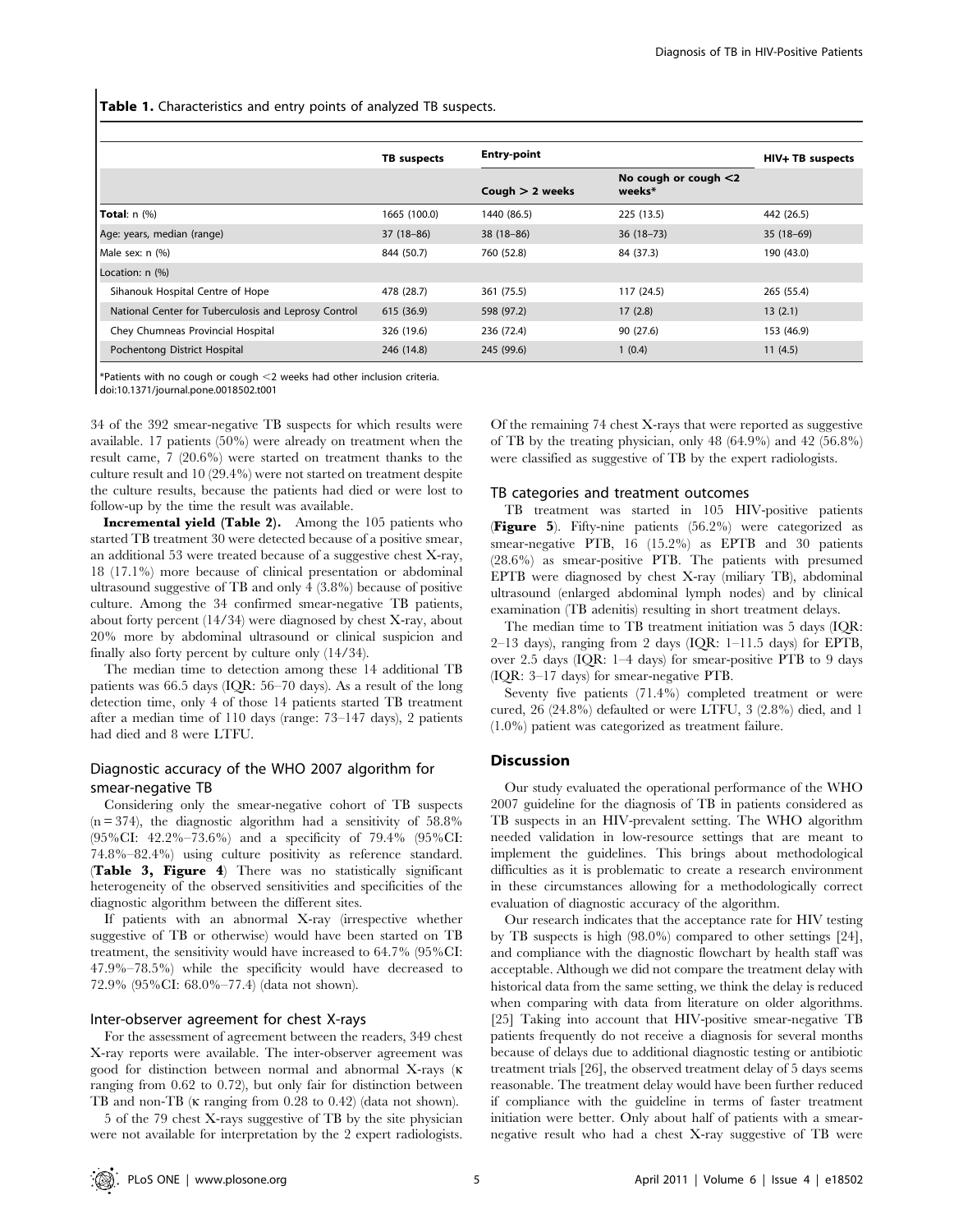

treatment were started later because of a positive culture.

#### Figure 3. Operational performance of the WHO 2007 algorithm for the diagnosis of tuberculosis in ambulatory HIV-positive patients (diagnostic pathway and treatment recommendation). doi:10.1371/journal.pone.0018502.g003

started on TB treatment without further delay. This contrasts with the readiness of the clinicians to start empirical treatment for presumed EPTB. Abdominal ultrasound identified 21% of the confirmed TB diagnosis in the setting where ultrasound was available, confirming the usefulness of abdominal ultrasound as a diagnostic test for TB in HIV-positive patients. [27]

Our research indicates that the sensitivity of the 2007 WHO guideline to diagnose smear-negative TB is acceptable: 58.8% (95%CI: 42.2%–73.6%) of patients with confirmed TB were identified by the diagnostic algorithm for smear-negative TB suspects. Although somehow disappointing, this represents a significant increase in early diagnosis compared to the previous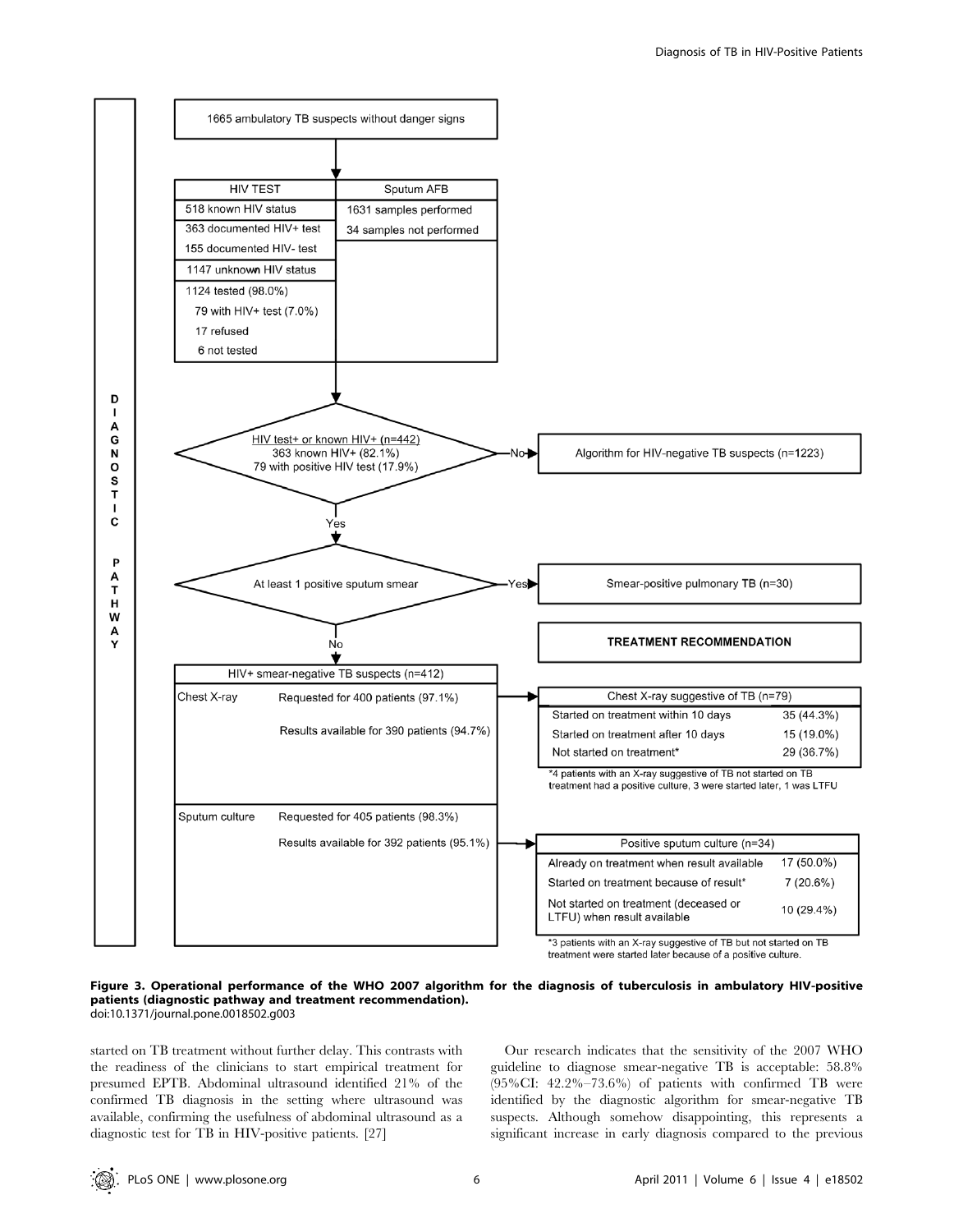Table 2. Incremental yield of different examinations in HIV-positive patients started on TB treatment and in patients with confirmed TB (reference standard: positive sputum culture).

|                                                                                             | All patients who started TB<br>treatment $(n = 105)$ | Smear-negative TB suspects with confirmed TB<br>diagnosis $(n = 34)$ |
|---------------------------------------------------------------------------------------------|------------------------------------------------------|----------------------------------------------------------------------|
| <b>Positive smear</b><br>(at least 1 positive sputum smear)                                 | 30 (28.6%)                                           | <b>NA</b>                                                            |
| <b>Chest X-ray suggestive of TB</b>                                                         | $+53(50.5\%)$                                        | $+14(41.2%)$                                                         |
| <b>Clinical assessment suggestive of TB</b><br>(clinical suspicion or abdominal ultrasound) | $+18(17.1\%)$                                        | $+6(17.6%)$                                                          |
| Positive culture                                                                            | $+4(3.8%)$                                           | $+14(41.2\%)$                                                        |

\*3 patients with an X-ray suggestive of TB but not started on TB treatment were started later because of a positive culture. 1 patient with an X-ray suggestive of TB but not started on TB treatment and a positive culture was LTFU.

" Of the 14 patients diagnosed by sputum culture only, only 4 were started on TB treatment.

doi:10.1371/journal.pone.0018502.t002

guidelines and would lead to faster treatment in a significant proportion of patients if guidelines were implemented as recommended.

Sputum culture resulted in an additional yield of TB diagnoses but this was offset by the delay inherent to solid culture methods and the logistic constraints to trace patients post-hoc. About 70% of the TB patients identified additionally by culture alone had died or were LTFU when the results finally were available. Considering the poor prognosis of untreated smear-negative TB in HIVpositive patients we can assume that the LTFU patients have died, which would result in a 'corrected' mortality of about 10%. Liquid culture, as recommended by WHO [28] for high burden TB countries, would help to shorten the detection time and probably the mortality, but was not available in Cambodia at the time of the study. Regular transport of samples and results to and from the central laboratory are additional operational/logistical challenges for both methods.

We observed a good agreement for distinguishing normal from abnormal X-rays in all X-rays, but only a fair agreement for distinction between TB and non-TB. Chest X-rays are an important component of the algorithm, and adequate training should receive proper attention. But taking into account the difficulties in interpreting X-ray reading in HIV-positive patients [29,30], the algorithm could be further simplified by commencing TB treatment in any HIV positive patient with an abnormal Xray. This would increase the sensitivity of the algorithm in HIV- positive TB suspects to 64.7% (plus 5.9%) but at a cost of a decreased specificity of 72.9% (minus 6.5%).

The diagnostic means in this setting did not allow for a gold standard definition of EPTB, which is a weakness of the study. Moreover, our study is not assessing the sensitivity of the screening questions to define a TB suspect. As such, the diagnostic performance of the overall algorithm (both screening and diagnostic) was not assessed. Sputum smear microscopy identified a few smear-positive pulmonary tuberculosis cases among patients who did not present with cough  $> 2$  weeks. If we would have used a more sensitive screening approach for PTB with a combination of symptoms as entry point for PTB (any cough, any fever or night sweats, or weight loss [31–34] without specifying the duration of cough as Cain et al. [35] suggest, these patients would likely have ended up in the PTB track. In our study the sensitivity of the guideline to diagnose TB in smear-negative TB suspects with other inclusion criteria than cough  $>2$ weeks is low: only 27.3% of patients with positive sputum culture were detected by X-ray, clinical suspicion or abdominal ultrasound. This further underscores the need to either revise the screening questions for PTB and include cough of any duration, or to do sputum cultures in al TB suspects, not only the ones coughing for more than 2 weeks.

Our study has some other limitations: we used solid culture as reference standard for detecting pulmonary and extrapulmonary TB. Culturing multiple specimens on liquid media would have detected more confirmed TB cases [36,37], and could affect the

Table 3. Diagnostic performance of the WHO 2007 algorithm in the smear-negative cohort of TB suspects, depending on inclusion criteria (reference: positive sputum culture).

|                                            | $HIV+TB$ suspects* n $(\%)$ | Cough $> 2$ weeks n $(%)$ | No cough or cough $\leq$ weeks <sup>1</sup><br>n (%) |
|--------------------------------------------|-----------------------------|---------------------------|------------------------------------------------------|
| Total, n (%)                               | 374 (100.0)                 | 258 (69.0)                | 116(31.0)                                            |
| Nr of confirmed TB cases $(1$ culture $+)$ | 34                          | 23                        | 11                                                   |
| Sensitivity, % (95% CI)                    | 58.8 (42.2–73.6)            | 73.9 (53.5-87.5)          | $27.3(9.7-56.6)$                                     |
| Specificity, % (95% CI)                    | 79.4 (74.8-82.4)            | 78.7(73.1-82.5)           | 81.0 (72.4-87.3)                                     |
| PPV, % (95% CI)                            | 22.2 (14.9-31.8)            | 25.4 (16.5 - 36.9)        | $13.0(4.5-32.1)$                                     |
| NPV, % (95% CI)                            | 95.1 (91.9–97.0)            | 96.9 (93.3-98.6)          | 91.4 (83.9-95.6)                                     |

CI: Confidence interval; PPV: Positive predictive value; NPV: Negative predictive value

\*Patients without X-ray results or culture results were excluded from this analysis.

<sup>1</sup>Patients with no cough or cough <2 weeks had other inclusion criteria.

doi:10.1371/journal.pone.0018502.t003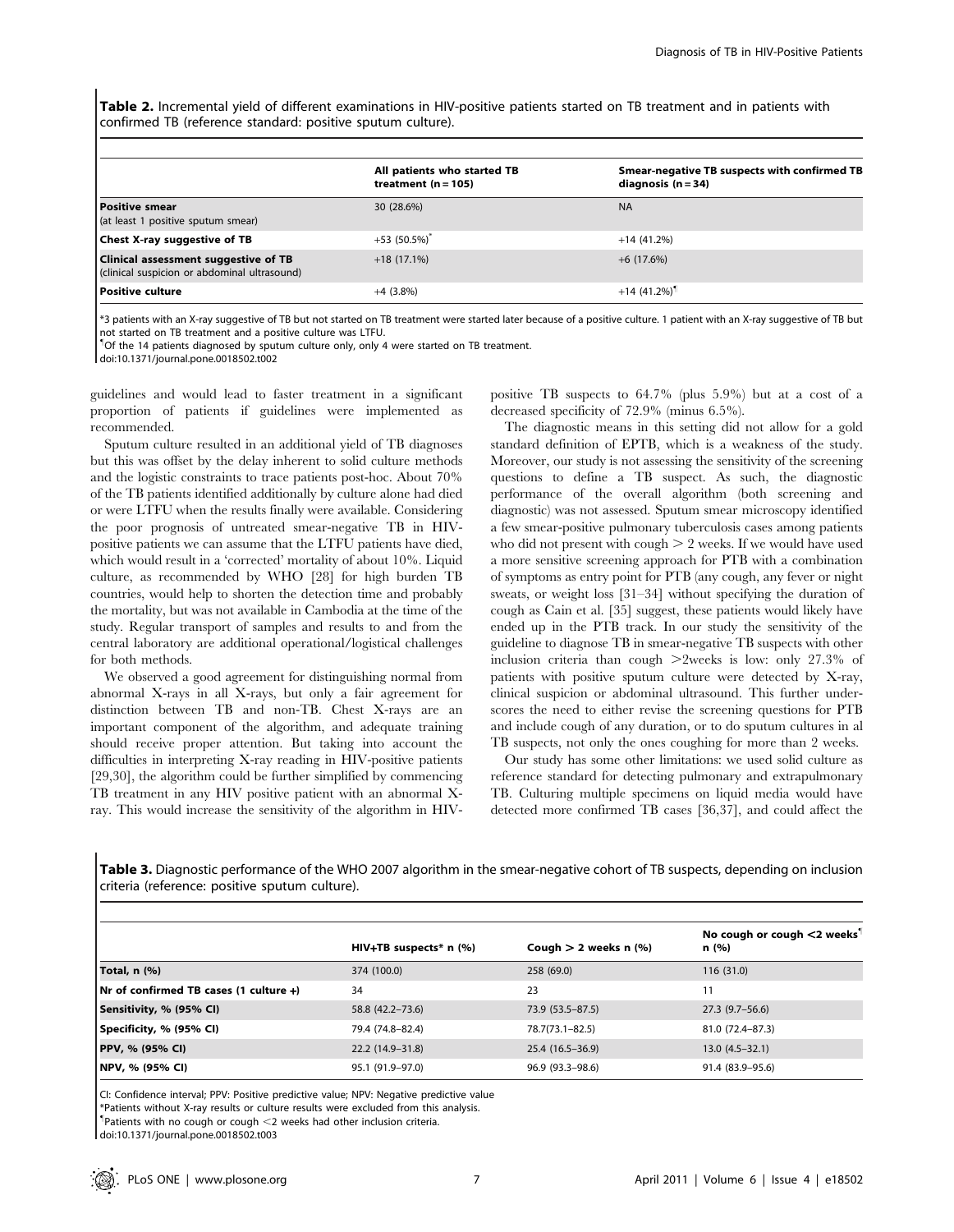| Should be started on TB treatment according to the WHO<br>guideline |       |  |  |
|---------------------------------------------------------------------|-------|--|--|
| X-ray suggestive of TB                                              | 73    |  |  |
| Clinical suspicion or abdominal ultrasound<br>suggestive of TB      | $+17$ |  |  |

|         |                                                                              |    | Positive sputum culture |                 |              |
|---------|------------------------------------------------------------------------------|----|-------------------------|-----------------|--------------|
|         | WHO 2007 guidelines<br>to start TB treatment                                 |    | <b>Positive</b>         | <b>Negative</b> | <b>Total</b> |
|         | <b>Positive</b>                                                              |    | 20                      | 70              | 90           |
|         | Negative                                                                     |    | 14                      | 270             | 284          |
|         | <b>Total</b>                                                                 |    | 34                      | 340             | $374*$       |
|         | Missed TB diagnoses by the WHO guideline                                     |    |                         |                 |              |
| result* | Started on treatment because of culture                                      | 4  |                         |                 |              |
|         | Not started on treatment (deceased or<br>LTFU) when culture result available | 10 |                         |                 |              |

\* Patients without X-ray results or culture results were excluded from this analysis

Figure 4. Diagnostic performance of the WHO guideline in the smear-negative cohort of TB suspects (reference: positive sputum culture).

doi:10.1371/journal.pone.0018502.g004



# 442 HIV-positive TB suspects

classified as EPTB.

## Figure 5. Distribution of TB categories among HIV-positive patients started on TB treatment. doi:10.1371/journal.pone.0018502.g005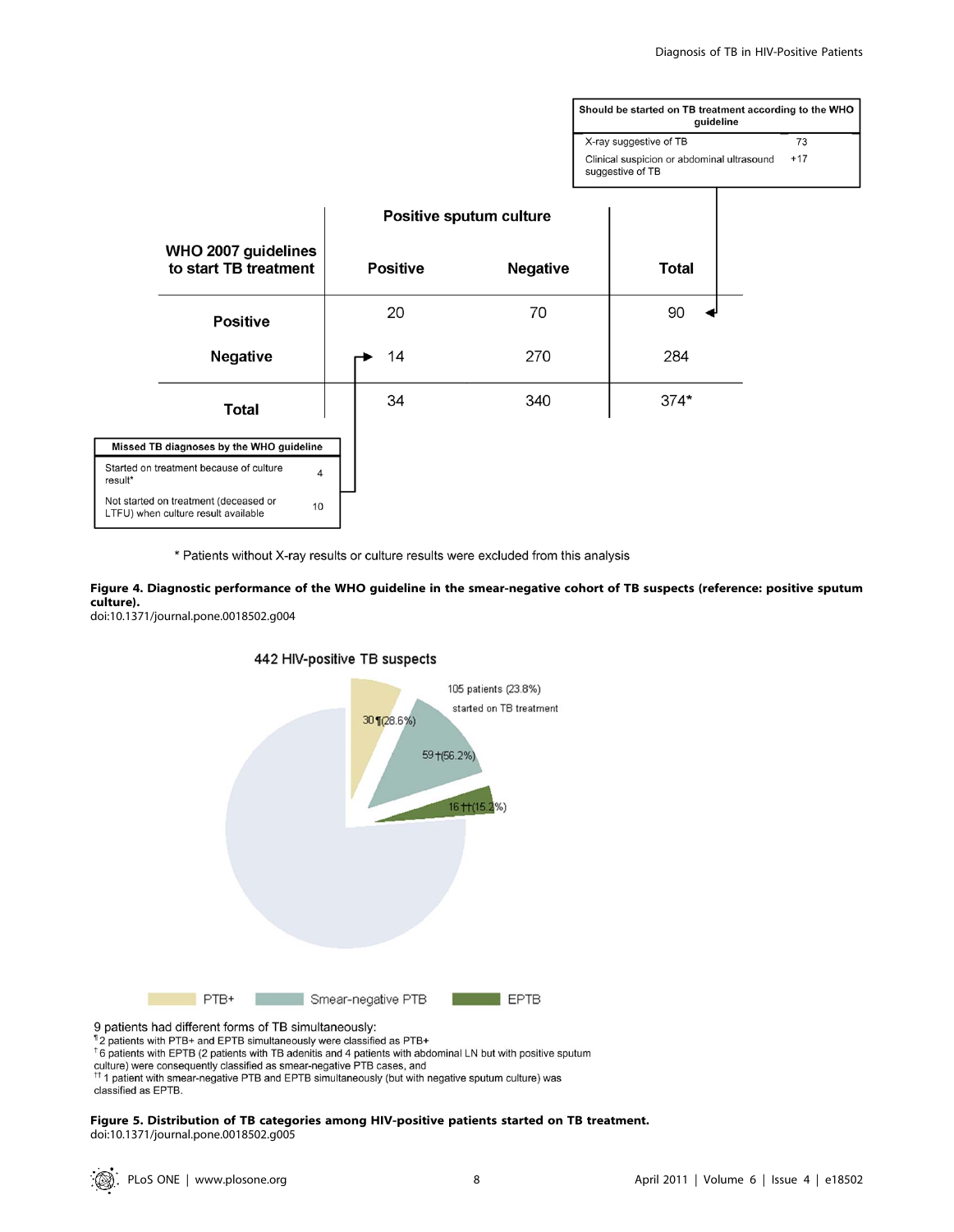The guidelines are meant for settings where the HIV prevalence exceeds 1% in the general population or 5% among the TB cases. In this study, 26.5% of the TB suspects were HIV-positive. However the HIV prevalence varied greatly across sites: from 2.7% at CENAT to 55.4% at SHCH. This highlights the need to identify within low HIV-prevalent countries the settings where the guideline should be implemented.

The heterogeneity among the sites might also have contributed to differences in delay of presentation of TB suspects at the study sites. Nevertheless we did not find a statistically significant difference in the diagnostic performance of the diagnostic algorithm between the study sites. However, due to the small number of confirmed TB cases  $(n = 34)$  the study lacks power to examine this interaction.

Our study provides evidence that the application of the WHO guideline, based on expert opinion, is feasible in the field. However, several barriers for better patient outcomes exist: solid culture needs to be replaced by liquid culture, sensitivity in smearnegative TB is still relatively low and more sensitive rapid diagnostic tests are needed such as the Xpert MTB/RIF assay. [38]

Additional qualitative research among health care workers could be useful to understand the hesitance to start patients on TB treatment. Endorsement of the results by WHO and national TB

## References

- 1. WHO (2009) Global Tuberculosis Control: a short update to the 2009 report. Available: http://www.who.int/tb/publications/global\_report/2009/update/ tbu\_9.pdf. Accessed: 2010 Nov 17.
- 2. WHO (2009) Global Tuberculosis Control 2009. Available: http://www.who. int/tb/publications/global\_report/2009/pdf/full\_report.pdf. Accessed: 2010 Nov 17.
- 3. National AIDS Authority (2008) UNGASS Country Progress Report Cambodia. Available: http://data.unaids.org/pub/Report/2008/cambodia\_2008\_country\_ progress\_report\_en.pdf. Accessed: 2010 Nov 17.
- Ministry of Health Cambodia (2008) Tuberculosis Report.
- 5. Corbett EL, Watt CJ, Walker N, Maher D, Williams BG, et al. (2003) The growing burden of tuberculosis: global trends and interactions with the HIV epidemic. Arch Intern Med 163: 1009–1021.
- 6. Colebunders R, Bastian I (2000) A review of the diagnosis and treatment of smear-negative pulmonary tuberculosis. Int J Tuberc Lung Dis 4: 97–107.
- 7. Harries AD, Nyangulu DS, Kang'ombe C, Ndalama D, Glynn JR, et al. (1998) Treatment outcome of an unselected cohort of tuberculosis patients in relation to human immunodeficiency virus serostatus in Zomba Hospital, Malawi. Trans R Soc Trop Med Hyg 92: 343–347.
- 8. Hargreaves NJ, Kadzakumanja O, Whitty CJ, Salaniponi FM, Harries AD, et al. (2001) 'mear-negative' pulmonary tuberculosis in a DOTS programme: poor outcomes in an area of high HIV seroprevalence. Int J Tuberc Lung Dis 5: 847–854.
- 9. Mukadi YD, Maher D, Harries A (2001) Tuberculosis case fatality rates in high HIV prevalence populations in sub-Saharan Africa. AIDS 15: 143–152.
- 10. Banda H, Kang'ombe C, Harries AD, Nyangulu DS, Whitty CJ, et al. (2000) Mortality rates and recurrent rates of tuberculosis in patients with smearnegative pulmonary tuberculosis and tuberculous pleural effusion who have completed treatment. Int J Tuberc Lung Dis 4: 968–974.
- 11. Trinh TT, Shah NS, Mai HA, Do TN, Duong T, et al. (2007) HIV-associated TB in An Giang Province, Vietnam, 2001-2004: epidemiology and TB treatment outcomes. PLoS ONE 2: e507. Available: http://www.plosone.org/ article/info:doi/10.1371/journal.pone.0000507. Accessed: 2010 Nov 17.
- 12. Cain KP, Kanara N, Laserson KF, Vannarith C, Sameourn K, et al. (2007) The epidemiology of HIV-associated tuberculosis in rural Cambodia. Int J Tuberc Lung Dis 11: 1008–1013.
- 13. Cain KP, Anekthananon T, Burapat C, Akksilp S, Mankhatitham W, et al. (2009) Causes of death in HIV-infected persons who have tuberculosis, Thailand. Emerg Infect Dis 15: 258–264.
- 14. Getahun H, Harrington M, O'Brien R, Nunn P (2007) Diagnosis of smearnegative pulmonary tuberculosis in people with HIV infection or AIDS in resource-constrained settings: informing urgent policy changes. Lancet 369: 2042–2049.
- 15. Lucas SB, De Cock KM, Hounnou A, Peacock C, Diomande M et al (1994) Contribution of tuberculosis to slim disease in Africa. BMJ 308: 1531– 1533.

programs is important in order to remove perceived barriers to implementation by practitioners in the field. [39]

#### **Conclusions**

Whilst awaiting easy point-of-care rapid diagnostic tests for TB disease, diagnostic algorithms have a role to play. The diagnostic accuracy of the 2007 WHO guideline to diagnose smear-negative TB is acceptable. HIV-testing in all TB suspects is acceptable to the patient and reduces delay in treatment if the recommendations are implemented. There is however reluctance to comply with the guideline in terms of immediate treatment initiation.

## Acknowledgments

We thank Mr Sambo Boy from the laboratory of CENAT, Mr Tea Syna from the laboratory of SHCH, Leen Rigouts for useful advice on laboratory issues, Mr Ouk Sophal for assisting with the study, and Mr Sok Sopheak for the data management. We are grateful to the doctors and patients of CENAT, SHCH, Chey Chumneas Provincial Hospital and Pochentong District Hospital for their contribution to the data collection. We also thank Dr Haileyesus Getahun from WHO for his support for this study.

# Author Contributions

Conceived and designed the experiments: OK ST KEK LA TEM JVDE LL. Analyzed the data: OK. Wrote the paper: OK ST KEK RP JVG LA JVDE TEM LL.

- 16. Ansari NA, Kombe AH, Kenyon TA, Hone NM, Tappero JW, et al. (2002) Pathology and causes of death in a group of 128 predominantly HIV-positive patients in Botswana, 1997-1998. Int J Tuberc Lung Dis 6: 55–63.
- 17. Greenberg AE, Lucas S, Tossou O, Coulibaly IM, Coulibaly D, et al. (1995) Autopsy-proven causes of death in HIV-infected patients treated for tuberculosis in Abidjan, Cote d'Ivoire. AIDS 9: 1251–1254.
- 18. Cohen T, Murray M, Wallengren K, Alvarez GG, Samuel EY, et al. (2010) The prevalence and drug sensitivity of tuberculosis among patients dying in hospital in KwaZulu-Natal, South Africa: a postmortem study. PLoS Med 7: e1000296. Available: http://www.plosmedicine.org/article/info%3Adoi%2F10.1371%2Fjournal. pmed.1000296. Accessed: 2010 Nov 17.
- 19. Siddiqi K, Lambert ML, Walley J (2003) Clinical diagnosis of smear-negative pulmonary tuberculosis in low-income countries: the current evidence. Lancet Infect Dis 3: 288–296.
- 20. WHO (2007) Improving the diagnosis and treatment of smear-negative pulmonary and extrapulmonary tuberculosis among adults and adolescents: Recommendations for HIV-prevalent and resource-constrained settings. Available: http://whqlibdoc.who.int/hq/2007/WHO\_HTM\_TB\_2007.379\_eng. pdf. Accessed: 2010 Nov 17.
- 21. WHO (2003) Treatment of tuberculosis: Guidelines for national programmes. Available: http://whqlibdoc.who.int/hq/2003/WHO\_CDS\_TB\_2003.313\_eng. pdf. Accessed: 2010 Nov 17.
- 22. Landis JR, Koch GG (1977) The measurement of observer agreement for categorical data. Biometrics 33: 159–174.
- 23. WHO (2010) Treatment of tuberculosis: Guidelines for national programmes. Available: http://whqlibdoc.who.int/publications/2010/9789241547833\_eng. pdf. Accessed: 2010 Nov 17.
- 24. Deribew A, Negussu N, Kassahun W, Apers L, Colebunders R (2010) Uptake of provider-initiated counselling and testing among tuberculosis suspects, Ethiopia. Int J Tuberc Lung Dis 14: 1442–1446.
- 25. Sreeramareddy CT, Panduru KV, Menten J, Van den EJ (2009) Time delays in diagnosis of pulmonary tuberculosis: a systematic review of literature. BMC Infect Dis 9: 91. Available: http://www.biomedcentral.com/1471-2334/9/91. Accessed: 2010 Nov 17.
- 26. Perkins MD, Cunningham J (2007) Facing the crisis: improving the diagnosis of tuberculosis in the HIV era. J Infect Dis 196(Suppl 1): S15–S27.
- 27. Sculier D, Vannarith C, Pe R, Thai S, Kanara N, et al. (2010) Performance of abdominal ultrasound for diagnosis of tuberculosis in HIV-infected persons living in Cambodia. J Acquir Immune Defic Syndr 55: 500–502.
- 28. WHO (2009) Strategic and Technical Advisory group for Tuberculosis. Report on conclusions and recommendations, 11-13 June Geneva, Switzerland. Available: http://www.who.int/tb/events/stag\_report\_2007.pdf. Accessed: 2010 Nov 17.
- 29. Johnson JL, Vjecha MJ, Okwera A, Hatanga E, Byekwaso F, et al. (1998) Impact of human immunodeficiency virus type-1 infection on the initial bacteriologic and radiographic manifestations of pulmonary tuberculosis in Uganda.